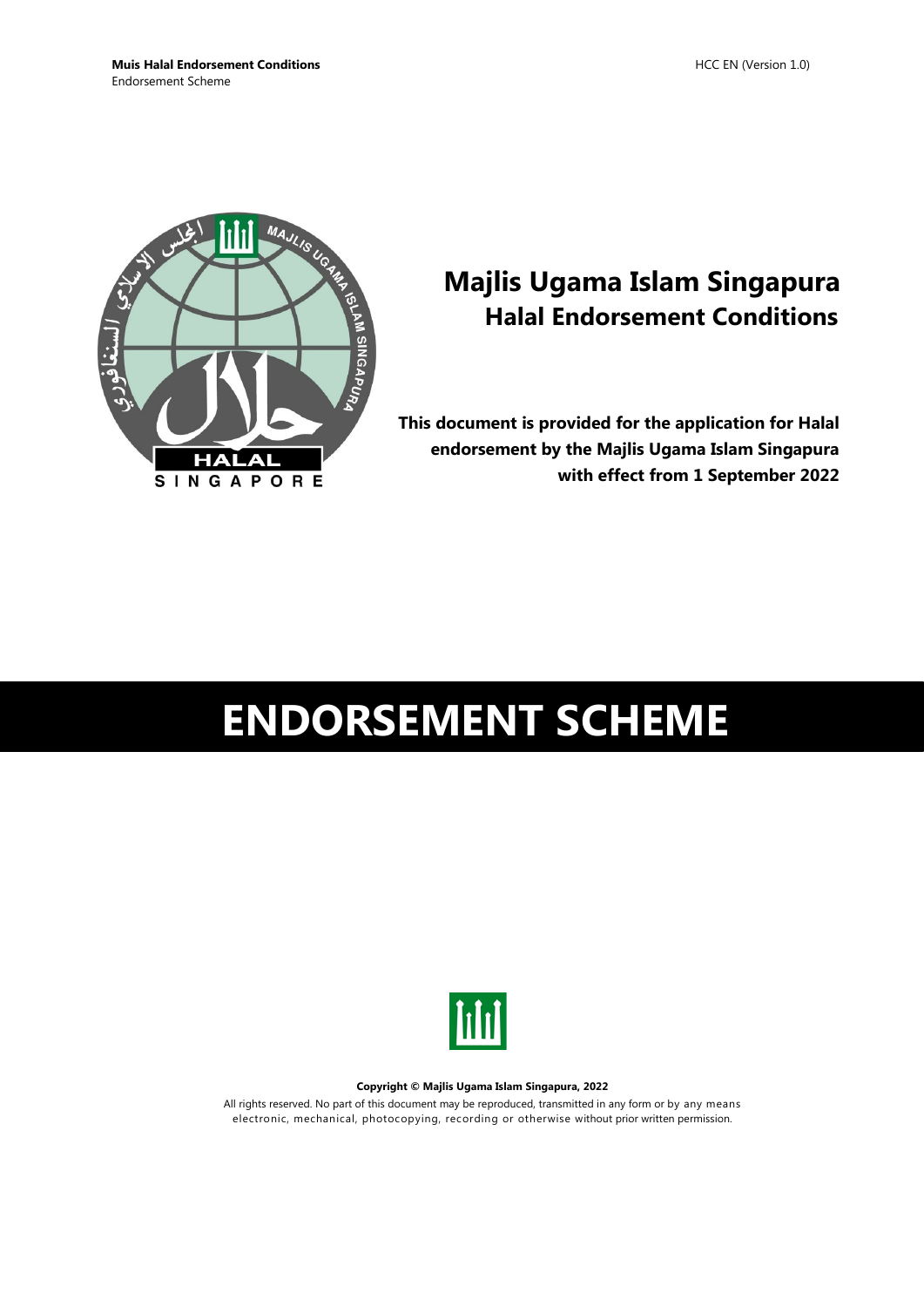## **DOCUMENT REVISION HISTORY**

| S/N | <b>Version</b> | <b>Nature of Revision</b> | <b>Revision Date</b> |
|-----|----------------|---------------------------|----------------------|
|     | $1.0\,$        | First Issue               | 6 June 2022          |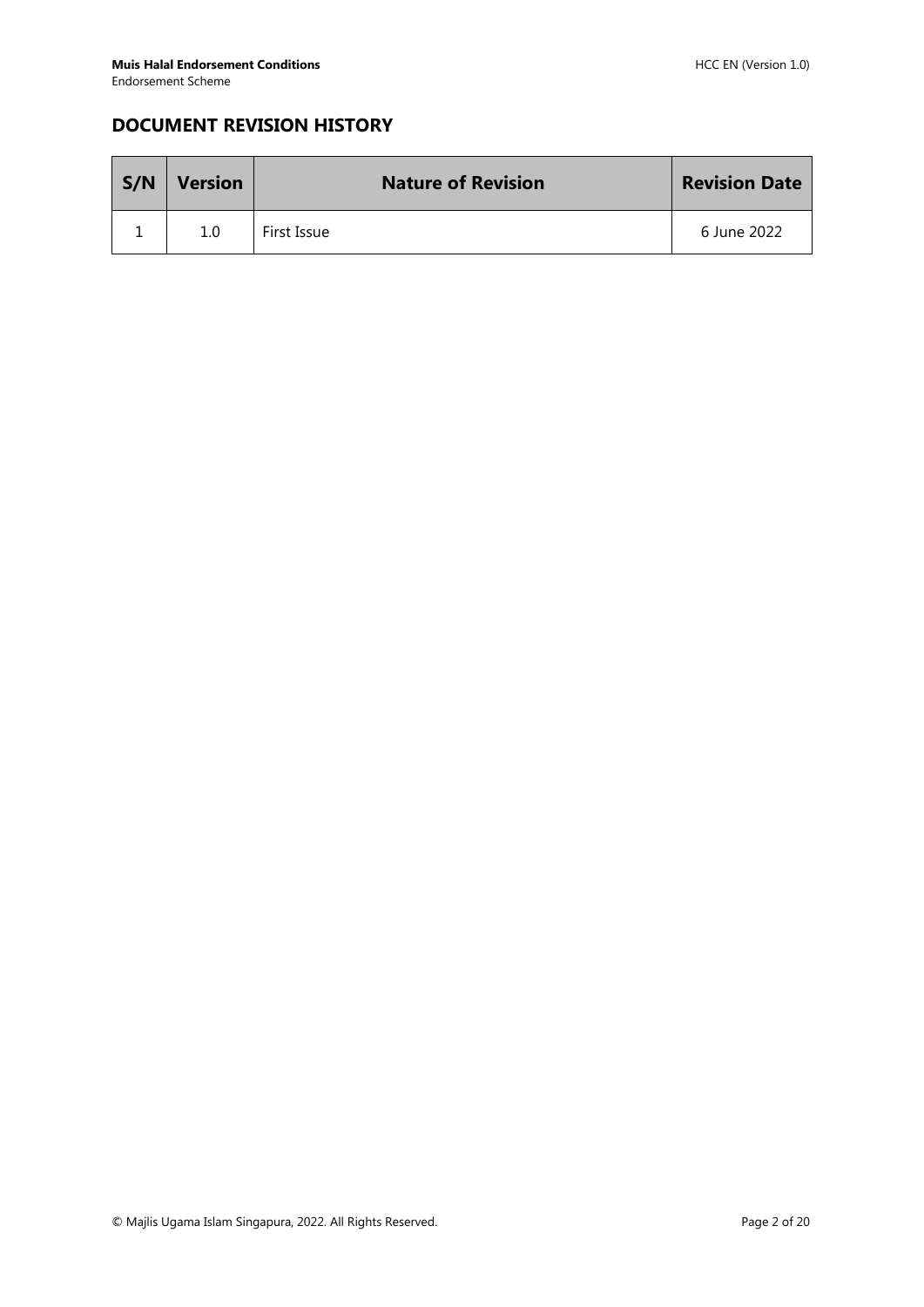### **CONTENT**

| 7. MUIS HALAL ENDORSEMENT LETTER / CERTIFICATION MARK13         |  |
|-----------------------------------------------------------------|--|
|                                                                 |  |
|                                                                 |  |
| ANNEX B - SPECIFICATION OF THE MUIS HALAL CERTIFICATION MARK 19 |  |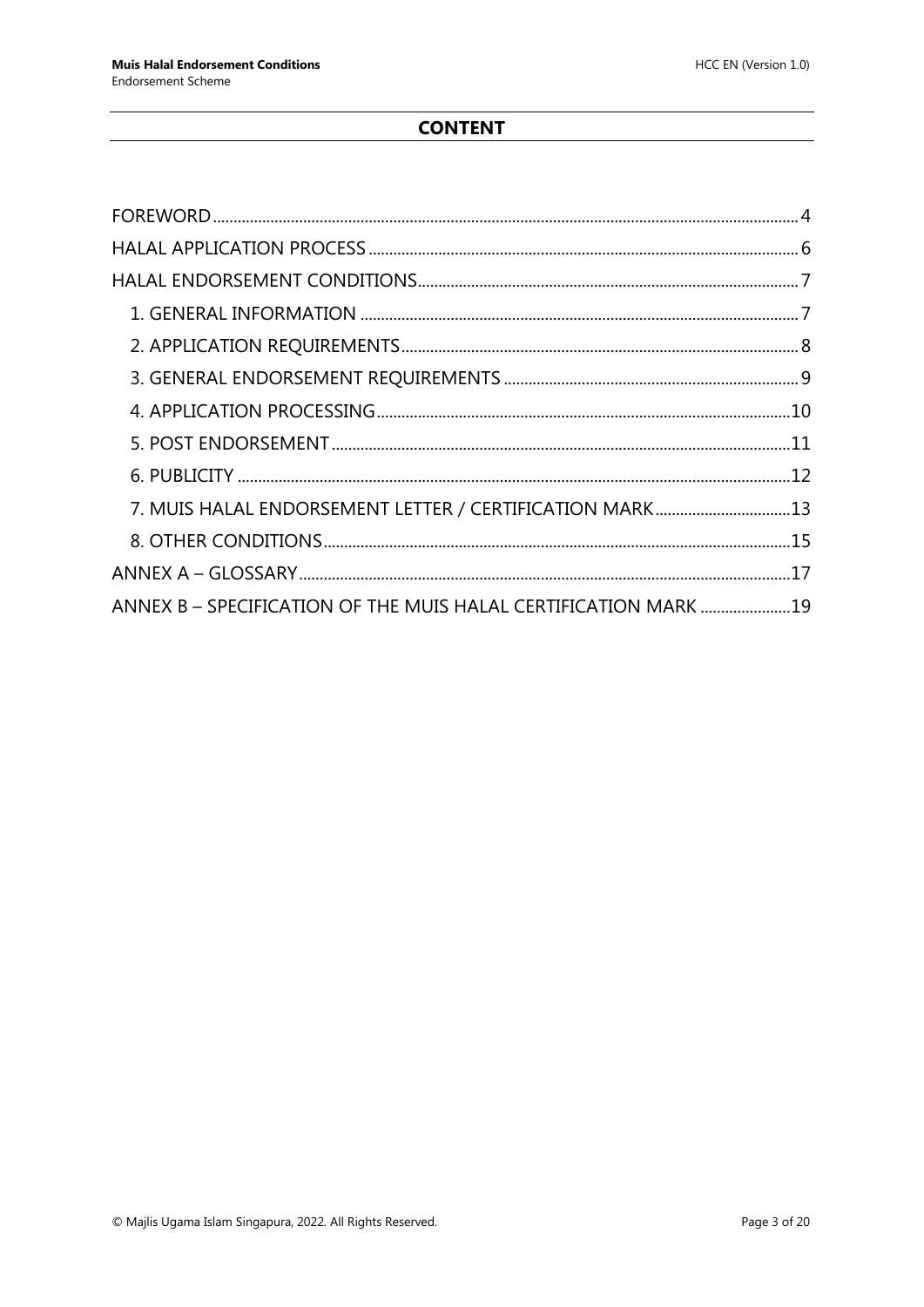#### **FOREWORD**

#### <span id="page-3-0"></span>**Majlis Ugama Islam Singapura**

Majlis Ugama Islam Singapura (Muis), also known as the 'Islamic Religious Council of Singapore', was established in 1968 pursuant to the enactment of the Administration of Muslim Law Act. Muis is a statutory board under the Ministry of Culture, Community and Youth and administers Muslim affairs in Singapore. Among others, Muis issues Halal certificates and regulates the Singapore Halal industry. More information on Muis' roles and responsibilities is available at www.muis.gov.sg.

#### **Administration of Muslim Law Act**

88A – (1) The Majlis may issue halal certificates in relation to any product, service or activity and regulate the holders of such certificates to ensure that the requirements of the Muslim law are complied with in the production, processing, marketing or display of that product, the provision of that service or the carrying out of that activity.

(2) An application for a halal certificate shall be in such a form as the Majlis may require.

(3) The Majlis may, in issuing a halal certificate, impose such condition as it thinks fit and may at any time vary, remove or add to such condition.

(4) The Majlis may, by notification in the Gazette, specify any certification mark of the Majlis for use in relation to any product, service or activity in respect of which it has issued a halal certificate under subsection (1).

(5) Any person who, without the approval of the Majlis:

- (a) issues a Halal certificate in relation to any product, service or activity; or
- (b) uses any specified Halal certification mark or any colourable imitation thereof,

shall be guilty of an offence and shall be liable on conviction to a fine not exceeding \$10,000 or to imprisonment for a term not exceeding 12 months or both.

(6) The Majlis may, in granting approval to any person to issue any Halal certificate or to use any specified Halal certification mark, impose such condition as it thinks fit and may at any time vary, remove or add to such condition.

(7) The Majlis may revoke or suspend its approval granted to any person to issue any Halal certificate or to use any specified Halal certification mark if that person fails to comply with any condition imposed under subsection (6).

(8) Any person aggrieved by any decision of the Majlis made under this section may appeal to the Minister whose decision shall be final.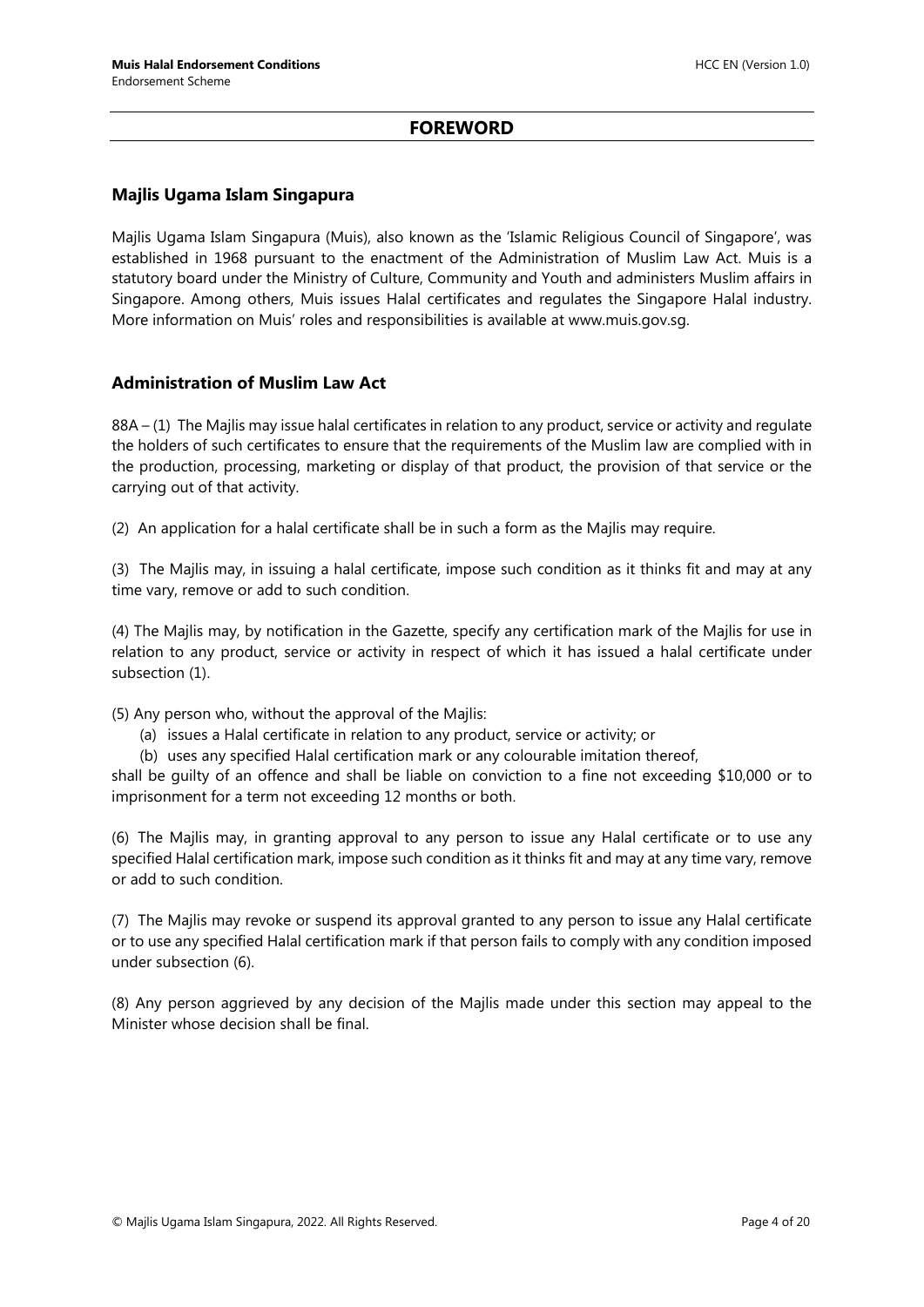#### **For More Information**

Majlis Ugama Islam Singapura (Islamic Religious Council of Singapore) Singapore Islamic Hub, 273 Braddell Road, Singapore 579702

Halal Certification Strategic Unit 23 Mayo Street Singapore 208323

Tel: (65) 6359 1199 / 6011 0037 Email: info@muis.gov.sg Website: www.muis.gov.sg / www.halal.sg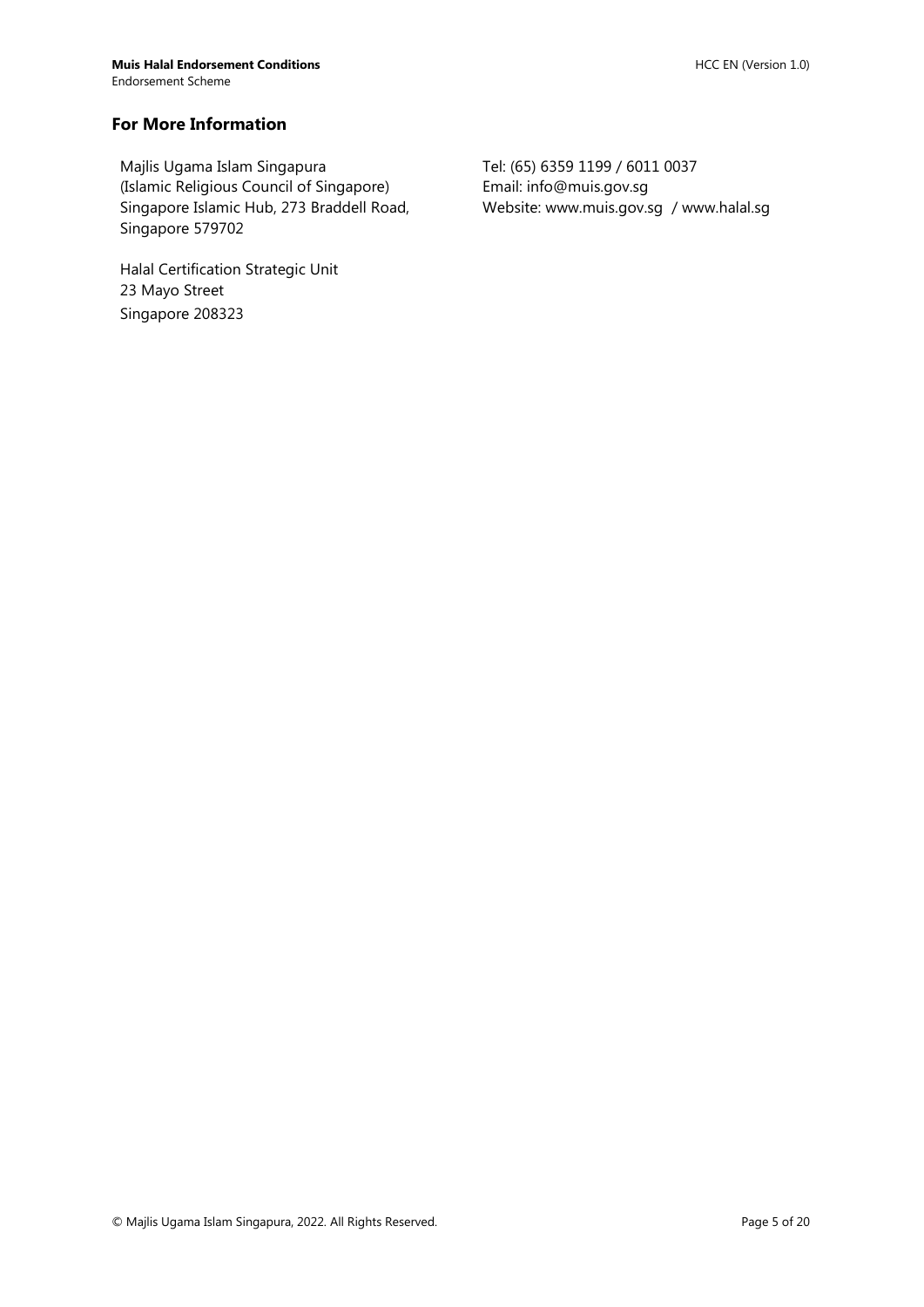#### **HALAL APPLICATION PROCESS**

<span id="page-5-0"></span>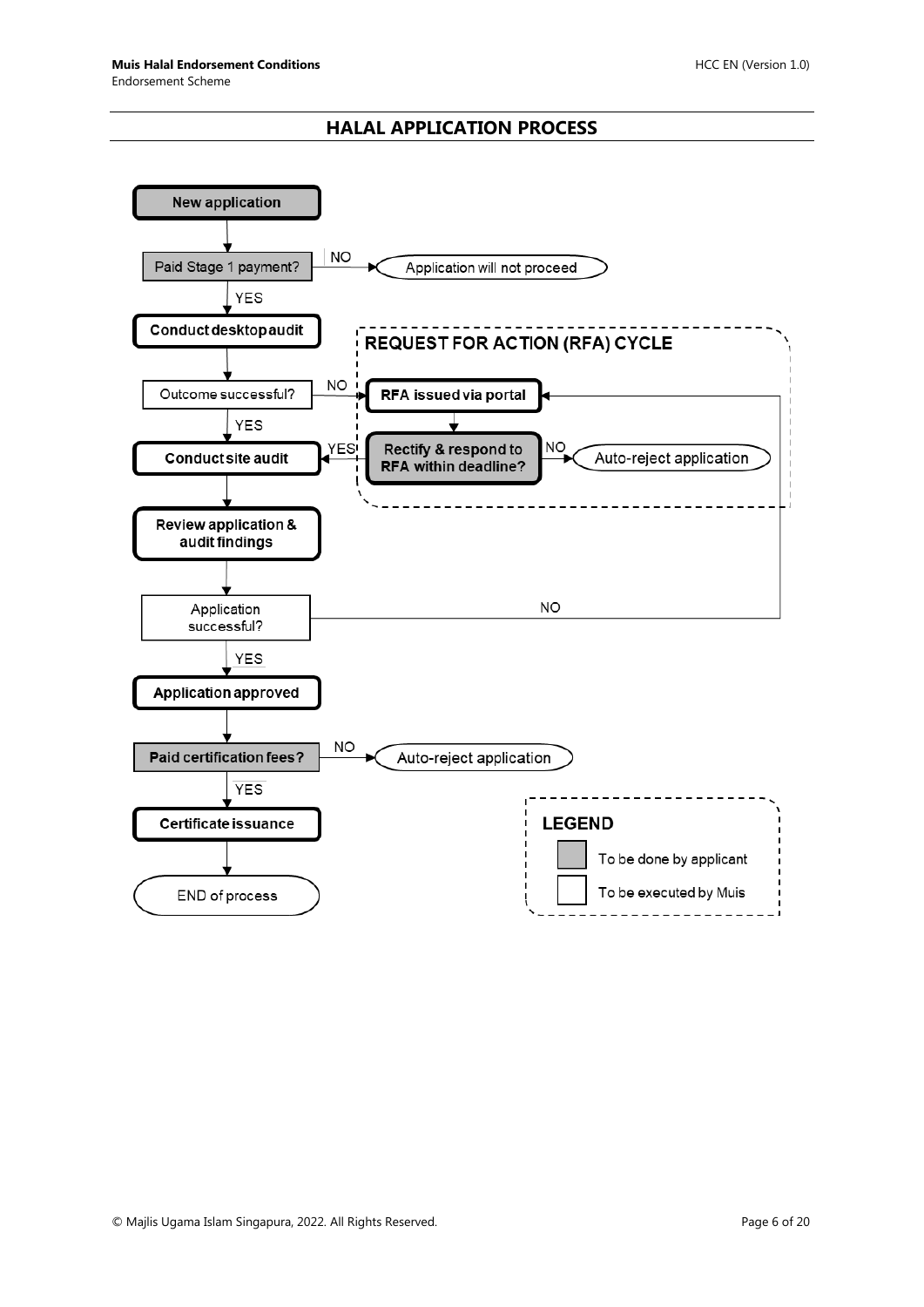<span id="page-6-1"></span><span id="page-6-0"></span>

|     | <b>HALAL ENDORSEMENT CONDITIONS</b>                                                                                                                                                                                                                                                                                                                                                                                                                                                                                                                                                   |                                                |  |  |  |
|-----|---------------------------------------------------------------------------------------------------------------------------------------------------------------------------------------------------------------------------------------------------------------------------------------------------------------------------------------------------------------------------------------------------------------------------------------------------------------------------------------------------------------------------------------------------------------------------------------|------------------------------------------------|--|--|--|
|     | <b>1. GENERAL INFORMATION</b>                                                                                                                                                                                                                                                                                                                                                                                                                                                                                                                                                         |                                                |  |  |  |
| 1.1 | The conditions set out in this document shall hereinafter be referred to as the "Muis<br>Halal Endorsement Conditions". All annexes to these Muis Halal Endorsement<br>Conditions shall be deemed to be incorporated in and form an integral part hereof.<br>Words or phrases in these Muis Halal Endorsement Conditions that are defined in Annex<br>A - Glossary shall bear their defined meaning unless the context otherwise requires.                                                                                                                                            | <b>Muis Halal</b><br>Endorsement<br>Conditions |  |  |  |
| 1.2 | All companies applying for a Halal endorsement from Majlis Ugama Islam Singapura<br>(Muis), may, upon fully complying with the Muis Halal Endorsement Conditions, be<br>issued a Muis Halal endorsement letter (hereinafter referred to as 'Halal endorsement<br>letter') and allowed the use of Muis Halal certification mark (hereinafter referred to as<br>'Halal certification mark') in terms provided therein.                                                                                                                                                                  | General<br>information                         |  |  |  |
| 1.3 | The applicant is deemed to have agreed to share its company's information to Muis<br>upon submitting an application to Muis.                                                                                                                                                                                                                                                                                                                                                                                                                                                          | Agreement by<br>applicant                      |  |  |  |
| 1.4 | All information submitted by the applicant will not be disclosed to any other person<br>except for the purpose of determining the outcome of this application.                                                                                                                                                                                                                                                                                                                                                                                                                        | Confidentiality<br>of applications             |  |  |  |
| 1.5 | The applicant shall ensure personnel representing the company / establishment<br>(including the applicant):<br>(a) does not use any indecent, threatening, abusive or insulting words or<br>behaviour in communication with Muis;<br>(b) does not collect, use or disclose personal data (which includes photographs,<br>video and audio recordings) of Muis officers unless consent is given.                                                                                                                                                                                        | <b>Protection for</b><br>Muis officers         |  |  |  |
| 1.6 | The Endorsement scheme shall be applicable to:<br>Imported finished product for sale in as-is condition, in respect of which a Halal<br>1.<br>certificate has been issued by Muis-recognised foreign Halal certification body;<br>Exporting Singapore origin, finished product, in respect of which a Halal<br>2.<br>certificate has been issued by Muis;<br>Exporting in as-is condition, imported finished product, in respect of which a<br>3.<br>Halal certificate has been issued by a foreign Halal certification body that is<br>recognised by Muis and the exporting country. | Eligibility<br>conditions                      |  |  |  |
| 1.7 | The Endorsement Scheme shall not be applicable to:<br>Exporting finished products that undergo further processing and/or re-labelling<br>1.<br>in Singapore;<br>Product(s), in respect of which a Halal certificate has been issued by a foreign<br>2.<br>Halal certification body that is not recognised by Muis and / or the exporting<br>country.                                                                                                                                                                                                                                  | Endorsement<br>Scheme<br>eligibility           |  |  |  |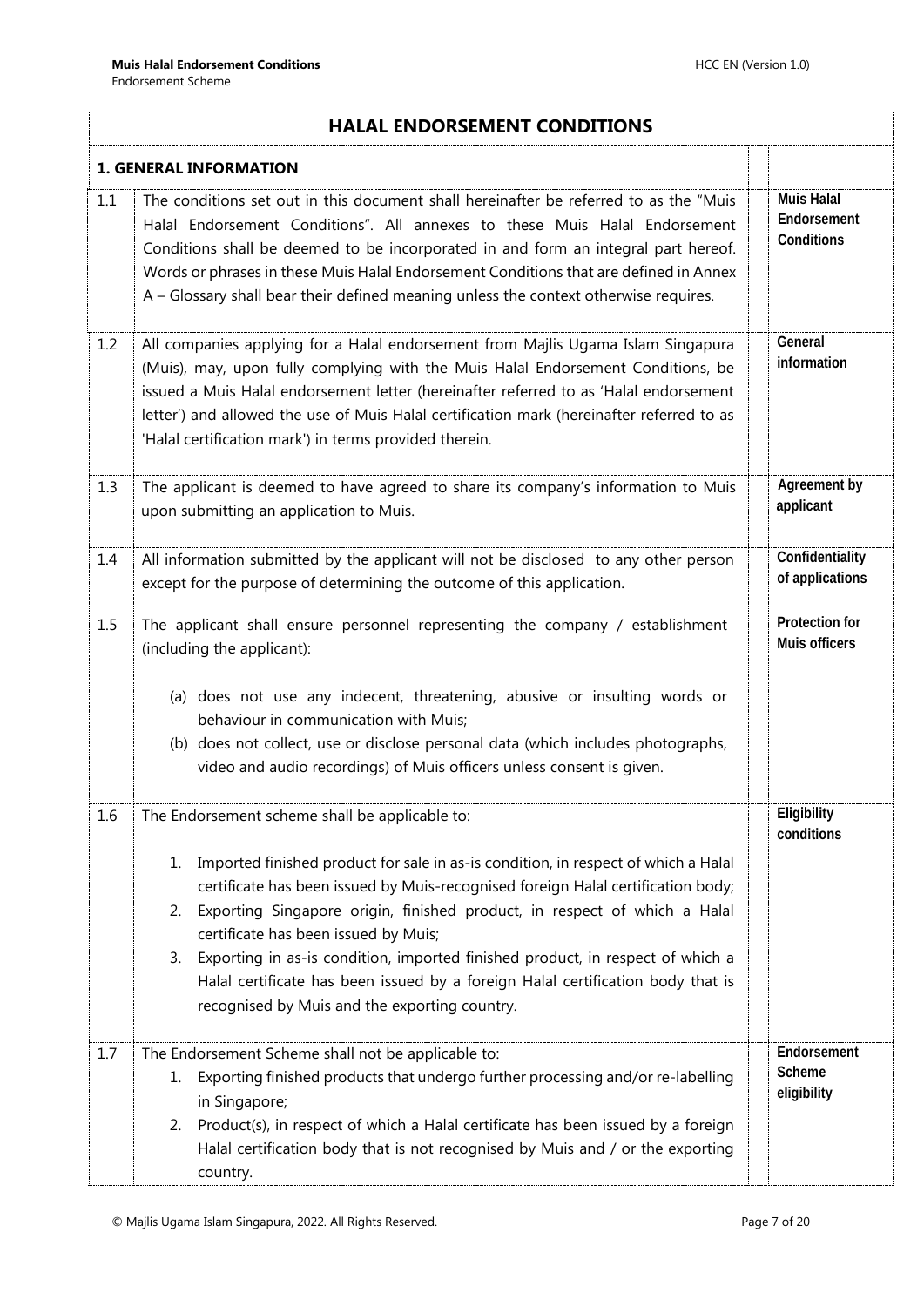<span id="page-7-0"></span>

| 1.8 | The scope of endorsement shall include receiving and storage of products.                                                                                                                                                                                                                                                                                          | Scope of<br>certification                                   |
|-----|--------------------------------------------------------------------------------------------------------------------------------------------------------------------------------------------------------------------------------------------------------------------------------------------------------------------------------------------------------------------|-------------------------------------------------------------|
|     | 2. APPLICATION REQUIREMENTS                                                                                                                                                                                                                                                                                                                                        |                                                             |
| 2.1 | The applicant shall read, understand and agree to adhere to the Muis Halal Endorsement<br>Conditions upon submission of the application.                                                                                                                                                                                                                           | Advice before<br>submitting<br>application                  |
| 2.2 | Any request for waiver of the Muis Halal Endorsement Conditions shall be submitted in<br>writing using the form provided by Muis or provision via online application system.                                                                                                                                                                                       | <b>Request for</b><br>waiver of<br>Conditions               |
| 2.3 | The applicant shall submit a New application:<br>(a) For every shipment / consignment;<br>(b) If its previously submitted application was rejected.                                                                                                                                                                                                                | Submission of<br>New application                            |
| 2.4 | New (normal) and New (express) application submission shall be made 14 or 7 working<br>days, respectively, prior to the scheduled departure / arrival of products from / into<br>Singapore.                                                                                                                                                                        | Application<br>submission<br>deadline                       |
| 2.5 | All products applied for endorsement by Muis shall reflect the exact names printed on<br>the packaging (including brandname, product description and product code). Similar<br>products bearing different brand names and/or product descriptions shall be treated as<br>separate products.                                                                        | Consistency of<br>information                               |
|     | Note:<br>ABC Strawberry Milk and ABC Full Cream Milk are considered 2 separate<br>1.<br>products.<br>ABC Tepung Terigu and ABC Wheat Flour are considered 2 separate products.<br>2.<br>ABC Strawberry Milk (1 Liter) and ABC Strawberry Milk (100 ml) are considered<br>3.<br>1 product.<br>Beancurd (small) and Beancurd (large) are considered 1 product.<br>4. |                                                             |
| 2.6 | The applicant shall declare any other businesses operated by the applicant or its holding<br>company to Muis.                                                                                                                                                                                                                                                      | Declaration of<br>other businesses<br>or holding<br>company |
| 2.7 | The applicant may be advised to change the scheme and/or subject to additional<br>requirements as Muis deems fit.                                                                                                                                                                                                                                                  | Additional<br>requirements if<br>necessary                  |
| 2.8 | The applicant shall take ownership and bear responsibility for its application at all<br>times. The applicant shall communicate directly with Muis on all matters related to<br>Halal Endorsement.                                                                                                                                                                 | Ownership and<br>responsibility                             |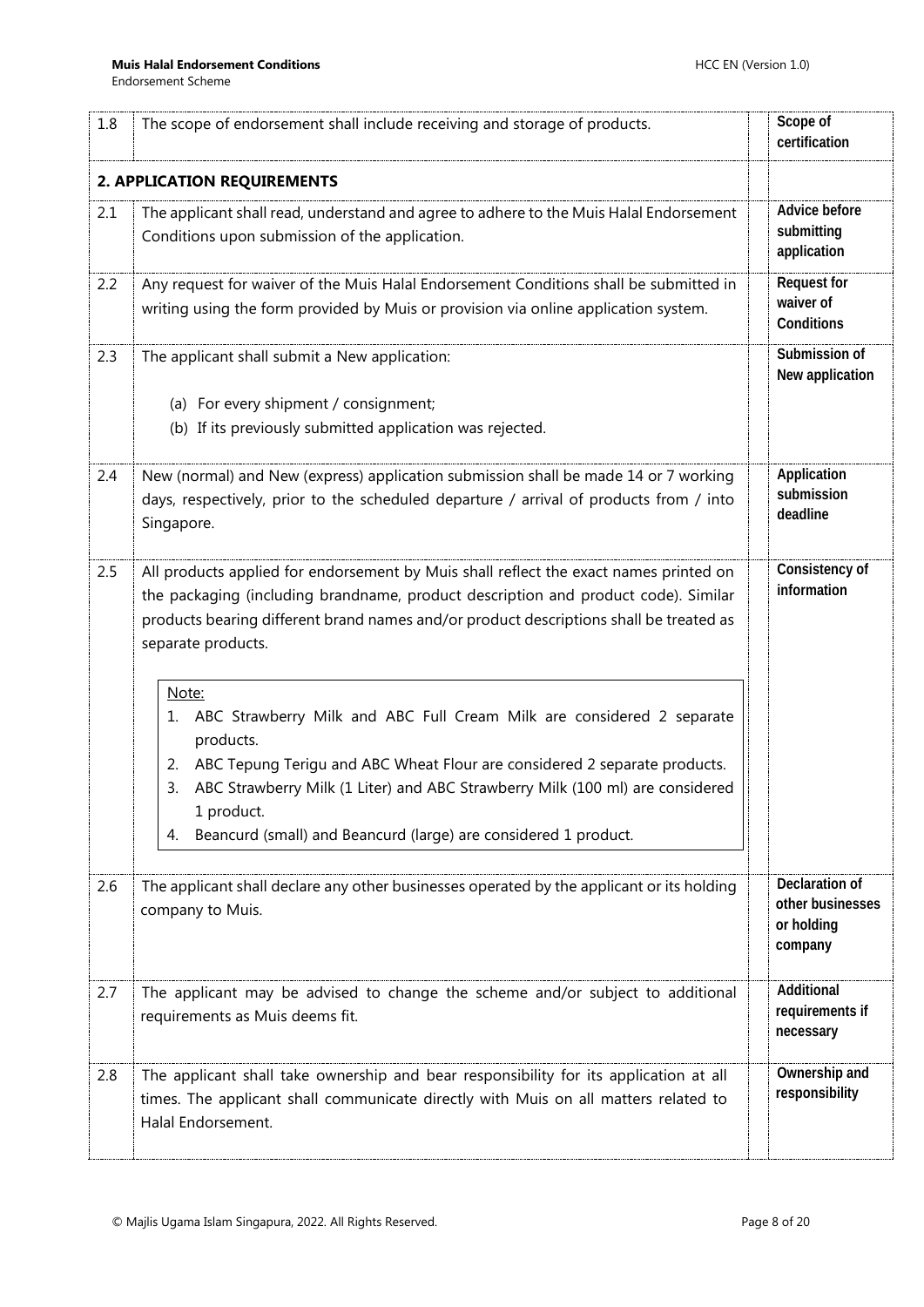<span id="page-8-0"></span>

| 2.9 | The applicant shall bear the responsibility to find out and fulfil the trade entry<br>requirements if any imposed by the importing country including having recognised<br>Halal certificates before they decide to engage any organisation to certify or endorse<br>its products.                                                                                                                                                                                                                                                                                                                                                                                                         | Applicant's<br>responsibility<br>to find out<br>trade entry<br>requirements |
|-----|-------------------------------------------------------------------------------------------------------------------------------------------------------------------------------------------------------------------------------------------------------------------------------------------------------------------------------------------------------------------------------------------------------------------------------------------------------------------------------------------------------------------------------------------------------------------------------------------------------------------------------------------------------------------------------------------|-----------------------------------------------------------------------------|
|     | 3. GENERAL ENDORSEMENT REQUIREMENTS                                                                                                                                                                                                                                                                                                                                                                                                                                                                                                                                                                                                                                                       |                                                                             |
| 3.1 | The applicant shall be adequately licensed by the competent food safety authority.                                                                                                                                                                                                                                                                                                                                                                                                                                                                                                                                                                                                        | License by<br>food safety<br>authority                                      |
| 3.2 | The applicant shall ensure that there is no cross-mixing of Halal and non-Halal food and<br>ingredients.                                                                                                                                                                                                                                                                                                                                                                                                                                                                                                                                                                                  | No cross-mixing                                                             |
| 3.3 | All products in the shipment applied for Halal Endorsement shall be Halal-certified by<br>Muis if manufactured locally or Muis-recognised Halal certification bodies in the country<br>where it is manufactured.                                                                                                                                                                                                                                                                                                                                                                                                                                                                          | Requirement<br>prior to Halal<br>endorsement                                |
| 3.4 | All products in the shipment applied for Halal Endorsement shall be properly packed in<br>cartons, sealed and labeled legibly in English with the following information:                                                                                                                                                                                                                                                                                                                                                                                                                                                                                                                  | Labelling<br>information of<br>products                                     |
|     | Description of the product;<br>1.<br>Country of origin;<br>2.<br>Brand name of the product;<br>3.<br>Name and address of manufacturer / slaughterhouse;<br>4.<br>Name and plant number of processing establishment / slaughterhouse;<br>5.<br>Date on which the product was manufactured or slaughter date;<br>6.<br>Name and plant number of packing establishment/s;<br>7.<br>Batch number;<br>8.<br>Weight of the product as contained in each packaging;<br>9.<br>10. Number of basic packages in item count in each carton;<br>11. Halal certification mark, or its equivalent, bearing the name of the Halal<br>certification body in the country of origin;<br>12. Date of expiry. |                                                                             |
| 3.5 | A laboratory analysis report according to Muis' requirements may be required by Muis<br>to confirm that the products, raw materials, additives and/or processing aids are Halal.<br>This may be during the initial audit and/or periodic inspections and/or renewal audit.<br>The selection of the accredited laboratory and procedure for product sampling shall be<br>decided by Muis. The applicant shall bear all costs of the laboratory testing.                                                                                                                                                                                                                                    | Laboratory<br>analysis                                                      |
| 3.6 | The applicant shall establish and maintain the following documentations and records<br>for purpose of audit:                                                                                                                                                                                                                                                                                                                                                                                                                                                                                                                                                                              | Documentation<br>requirements                                               |
|     | Licence issued by relevant food authority;<br>1.<br>Veterinary health certificates (for meat-based products);<br>2.<br>Free Sales Certificate (for health-dietary supplement);<br>3.                                                                                                                                                                                                                                                                                                                                                                                                                                                                                                      |                                                                             |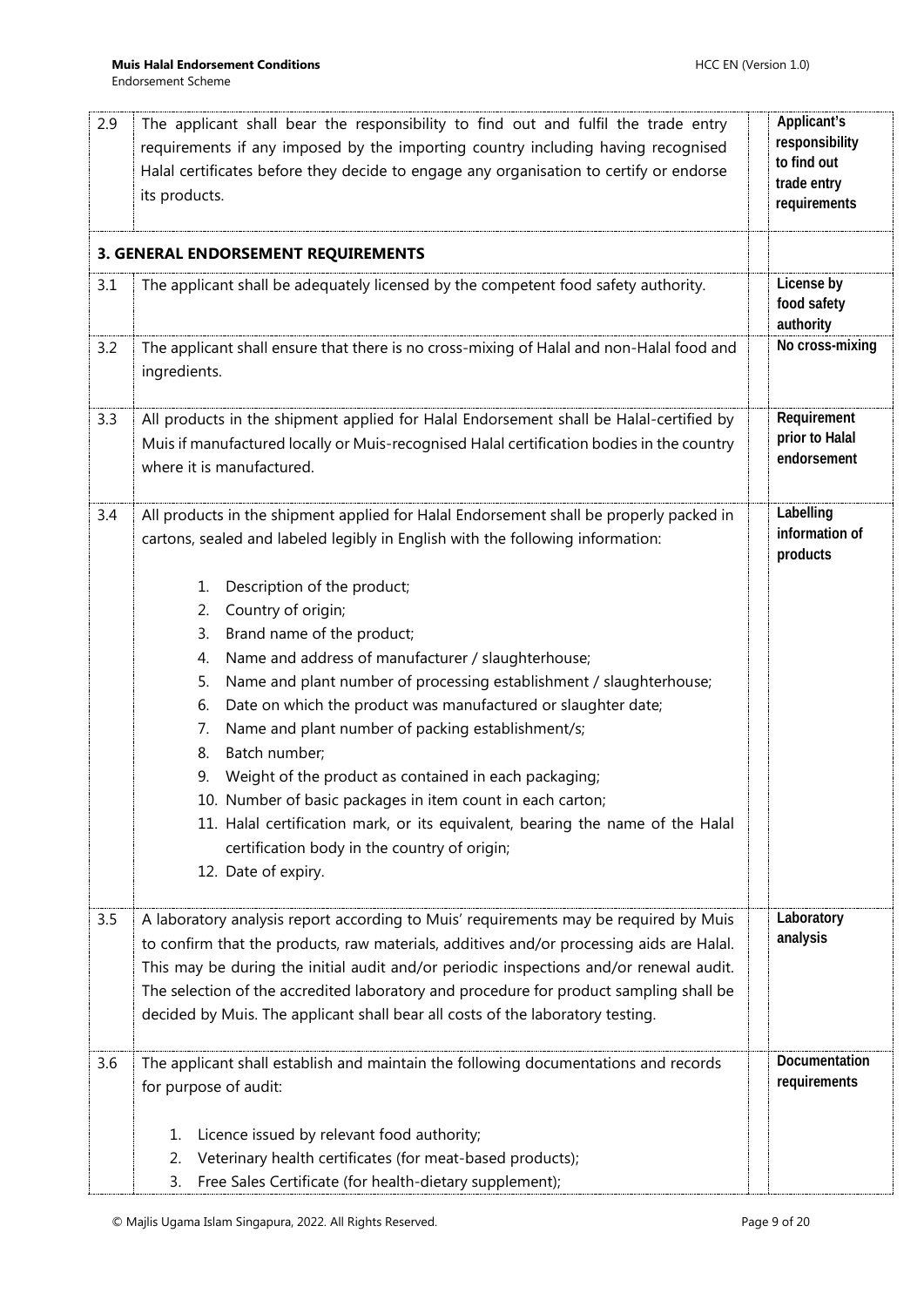<span id="page-9-0"></span>

|     | Product specifications including manufacturer details, batch number,<br>4.                                                |                                |
|-----|---------------------------------------------------------------------------------------------------------------------------|--------------------------------|
|     | manufacturing date and expiry date of the product applied for endorsement;                                                |                                |
|     | Shipment invoices;<br>5.                                                                                                  |                                |
|     | Airway Bill or Bill of Lading;<br>6.                                                                                      |                                |
|     | Packing lists;<br>7.                                                                                                      |                                |
|     | Valid Halal certificates of applied products from Muis or Muis-recognised<br>8.                                           |                                |
|     | foreign Halal certification bodies*;                                                                                      |                                |
|     | Net mass (To specify no. of smallest cartons / boxes / drums);<br>9.                                                      |                                |
|     | The foreign Halal certificates accompanying the products / consignment / shipment                                         |                                |
|     | shall contain the following information:                                                                                  |                                |
|     | Name, address and contact details of Halal certification body;<br>1.                                                      |                                |
|     | Halal certificate number;<br>2.                                                                                           |                                |
|     | Date of issuance of certificate;<br>3.                                                                                    |                                |
|     | Date of expiry (if any);<br>4.                                                                                            |                                |
|     | Official signatory;<br>5.                                                                                                 |                                |
|     | Name, address and contact details of manufacturer;<br>6.                                                                  |                                |
|     | Date of manufacture / slaughter;<br>7.                                                                                    |                                |
|     | Product description (including brand name);<br>8.                                                                         |                                |
|     | Product quantity;<br>9.                                                                                                   |                                |
|     | 10. Consignment number;                                                                                                   |                                |
|     | 11. Net mass (To specify no. of smallest cartons / boxes / drums);                                                        |                                |
|     | 12. Transport medium, name and contact number;                                                                            |                                |
|     | 13. Departure Port / Airport.                                                                                             |                                |
| 3.7 | Halal certificates issued by Muis or Muis-recognised Halal certification bodies will no                                   | Invalidation of                |
|     | longer be valid if the certified item is repacked outside of the premises it was                                          | Halal certificate              |
|     | originally certified in.                                                                                                  | upon repacking                 |
|     | <b>4. APPLICATION PROCESSING</b>                                                                                          |                                |
| 4.1 | The processing of application shall commence:                                                                             | Commencement<br>of application |
|     | Within 14 working days from the date of payment of the application fee for<br>1 <sub>1</sub><br>New (normal) application; | processing                     |
|     | Within 7 working days from the date of payment of the application fee for<br>2.<br>New (express) application;             |                                |
| 4.2 | Upon successful transaction of stage 1 payment, the applicant shall -                                                     | Monitoring of<br>application   |
|     | (a) access the application portal regularly for information on application status                                         |                                |
|     | and Request For Action notices. Email notifications will be sent to the                                                   |                                |
|     | applicant's email address indicated during application.                                                                   |                                |
|     | (b) be prepared for a site audit by Muis after applicant has commenced                                                    |                                |
|     | operations. Repeat audits may be conducted, as and when necessary.                                                        |                                |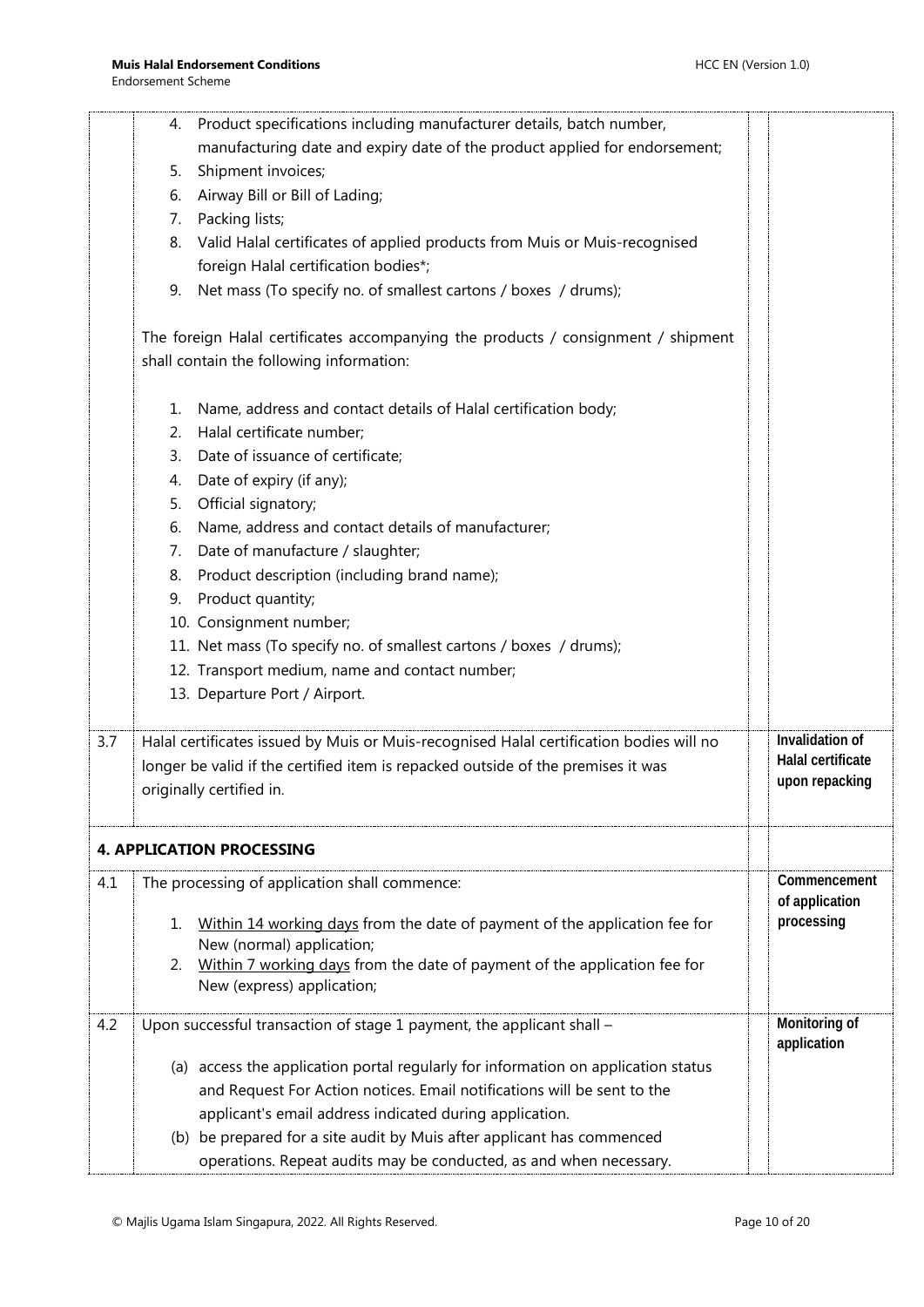<span id="page-10-0"></span>

| 4.3 | The applicant may be required to:<br>Conduct a presentation on the company's / establishment's corporate profile,<br>$1_{\cdot}$<br>including its holding company, subsidiaries, nature of business, process flow<br>chart, layout, composition of Halal Team, Halal system, etc.;<br>Submit relevant documentation for purpose of desktop audit, prior to the site<br>2.<br>audit.                                                                                                                                                                                                                                                                        | Requirement for<br>additional<br>information  |
|-----|------------------------------------------------------------------------------------------------------------------------------------------------------------------------------------------------------------------------------------------------------------------------------------------------------------------------------------------------------------------------------------------------------------------------------------------------------------------------------------------------------------------------------------------------------------------------------------------------------------------------------------------------------------|-----------------------------------------------|
| 4.4 | The applicant shall ensure that all documentations required for the purpose of Halal<br>Endorsement are made available.                                                                                                                                                                                                                                                                                                                                                                                                                                                                                                                                    | Required<br>documents                         |
| 4.5 | Muis shall, at its discretion, decide on the type of scheme and other conditions for<br>approval of the application.                                                                                                                                                                                                                                                                                                                                                                                                                                                                                                                                       | Discretion by<br><b>Muis</b>                  |
| 4.6 | Payments shall be made through the application portal or any other mode of payment<br>made available or agreeable by Muis, prior to courier of the certificate.<br>All payments made for the purpose of Halal Endorsement is NON-REFUNDABLE.                                                                                                                                                                                                                                                                                                                                                                                                               | Payment prior to<br>courier of<br>certificate |
| 4.7 | Upon issuance of the Halal endorsement letter, the applicant shall be allowed to paste<br>tamper-proof Muis Halal certification mark on the carton / product beside the Halal<br>mark of the original certifying body from the country where the product is<br>manufactured.                                                                                                                                                                                                                                                                                                                                                                               | Tamper-proof<br><b>Halal marks</b>            |
| 4.8 | The application may be rejected under these circumstances:<br>(a) Application made via other means apart from the prevailing application<br>portal:<br>(b) Incomplete or inaccurate submission;<br>(c) No fee paid within the stipulated deadline.<br>(d) Failure to respond to the application's Request for Action within stipulated<br>deadline;<br>(e) Non-compliance to the Muis Halal Endorsement Conditions;<br>(f) Pending outcome of investigation for suspected breach of the Law or Muis<br>Halal Certification Conditions in relation to an earlier Halal certificate issued;<br>(g) Applicant is serving a suspension period imposed by Muis. | Application<br>rejection                      |
|     | <b>5. POST ENDORSEMENT</b>                                                                                                                                                                                                                                                                                                                                                                                                                                                                                                                                                                                                                                 |                                               |
| 5.1 | Muis shall conduct unannounced periodic inspections as and when necessary following<br>the award of the Halal certificate, within the certificate validity period. Easy access to<br>certified premises shall be granted to Muis officers for the purpose of conducting<br>inspections.                                                                                                                                                                                                                                                                                                                                                                    | Unannounced<br>checks                         |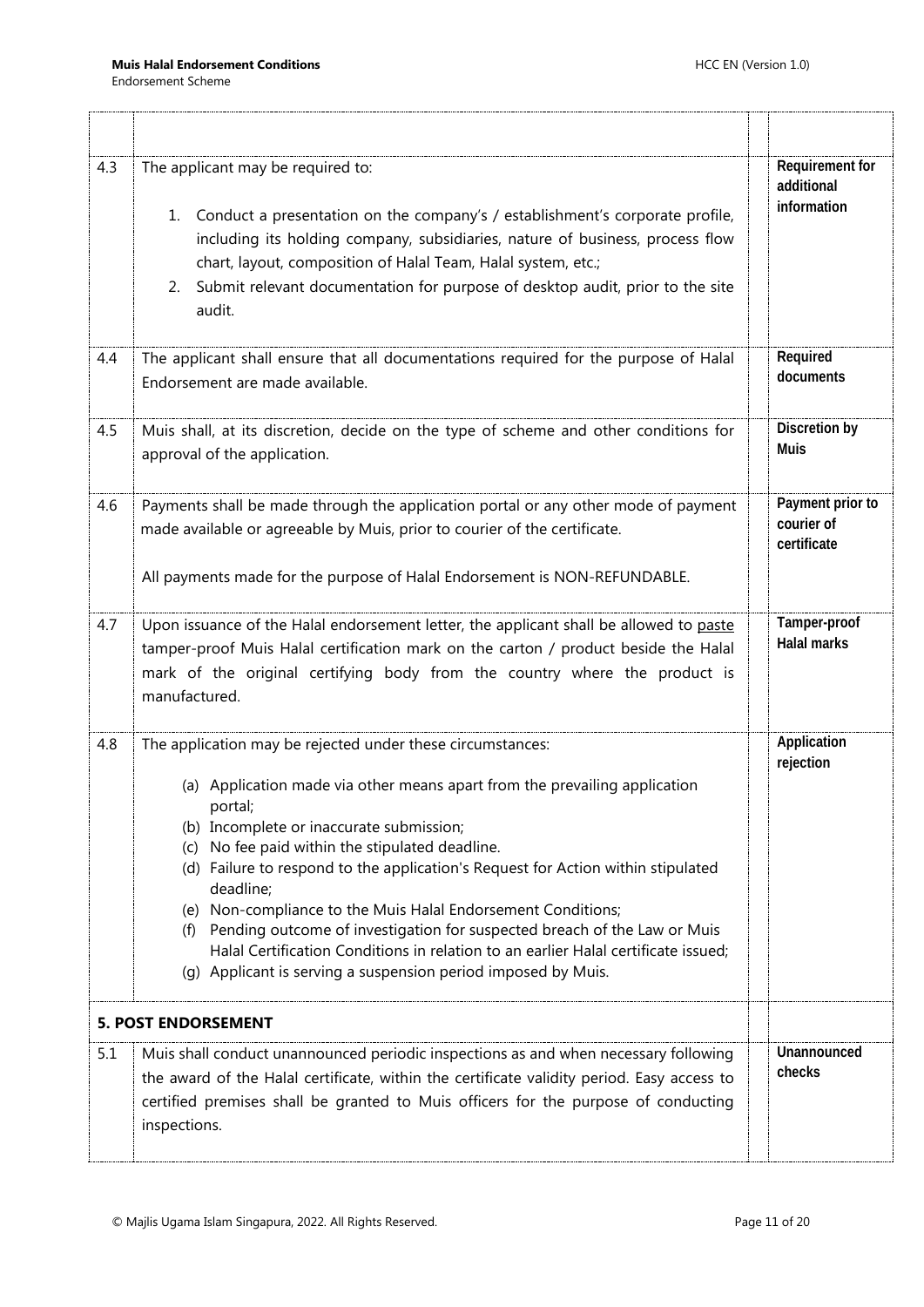<span id="page-11-0"></span>

| 5.2 | Any notice required to be given by either Muis or the certificate holder, in relation to a<br>breach of the Muis Halal Endorsement Conditions or offence under the Law, shall be<br>written and sent by electronic mail (effective upon receipt); inland post (effective 2<br>working days after posting or may be delivered personally (effective upon receipt) to<br>the other party at the addresses set out below: | Service of<br><b>Notice</b>              |
|-----|------------------------------------------------------------------------------------------------------------------------------------------------------------------------------------------------------------------------------------------------------------------------------------------------------------------------------------------------------------------------------------------------------------------------|------------------------------------------|
|     | 1.<br>If to the certificate holder – the email address and postal address submitted<br>by the certificate holder in the most recent application;<br>If to Muis - Halal Certification Strategic Unit, 23 Mayo Street, Singapore<br>2.<br>208323.                                                                                                                                                                        |                                          |
|     | In proving the delivery of any letter, it shall be sufficient to prove that such letter was<br>properly addressed, stamped and placed in the post or delivered or left at the address<br>indicated if delivered by hand.                                                                                                                                                                                               |                                          |
| 5.3 | In the event of public feedback, whether by way of a complaint or otherwise, the<br>company shall account to Muis and provide a written explanation within 3 working days<br>of Muis' written request.                                                                                                                                                                                                                 | <b>Explanation on</b><br>public feedback |
| 5.4 | Muis may collect relevant samples, photographs or other materials for the purpose of<br>checks and verification.                                                                                                                                                                                                                                                                                                       | Evidence<br>collection                   |
|     | <b>6. PUBLICITY</b>                                                                                                                                                                                                                                                                                                                                                                                                    |                                          |
| 6.1 | Any form of advertising, signboard and corporate collaterals (business cards, invoices,<br>etc.) shall -                                                                                                                                                                                                                                                                                                               | Publicity                                |
|     | (a) not mislead on the Halal status of the establishment and products stored;                                                                                                                                                                                                                                                                                                                                          |                                          |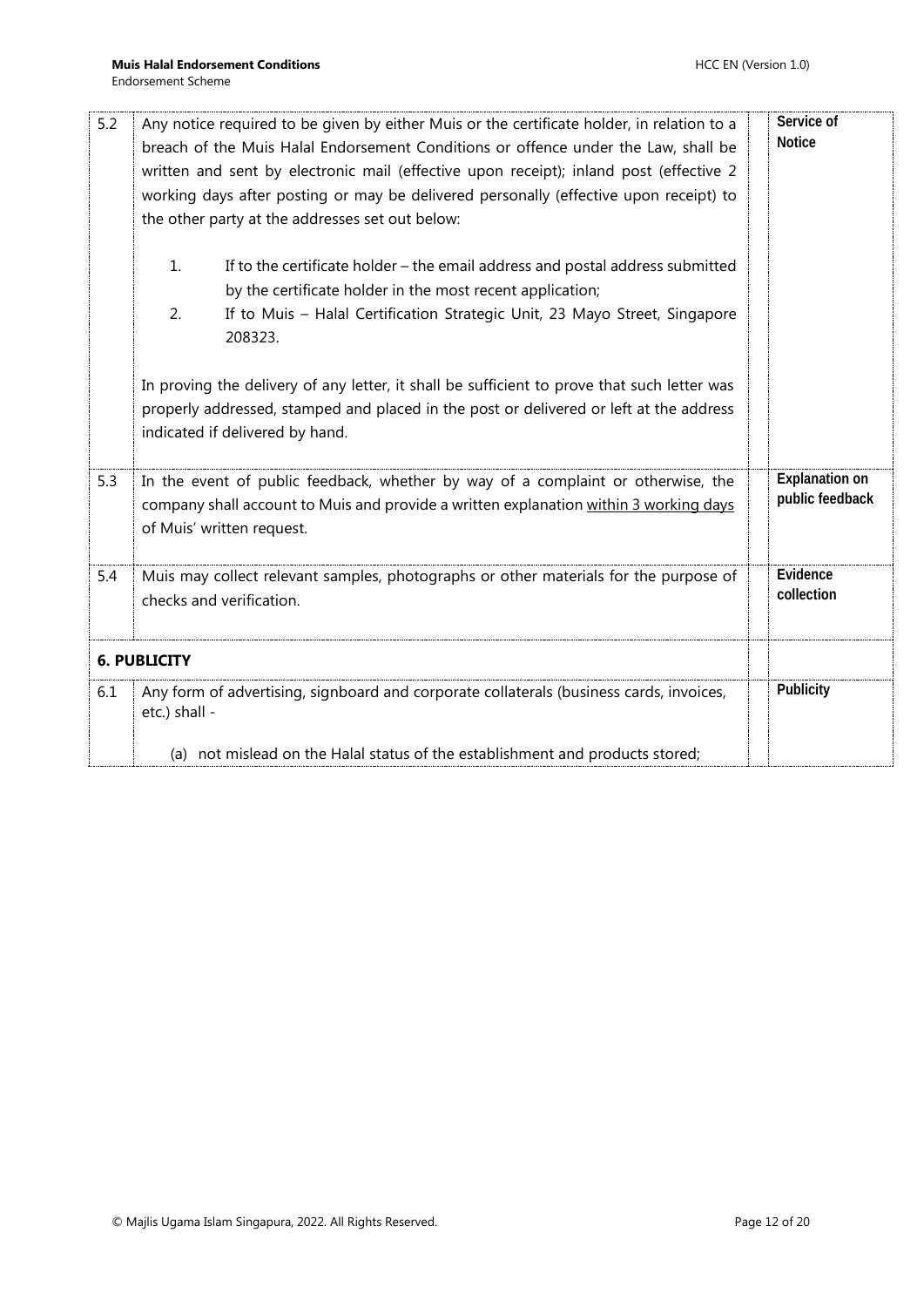| Endorsement Scheme |  |
|--------------------|--|
|                    |  |

<span id="page-12-0"></span>

|     | (b) not make claims that any products, entities or businesses beyond the scope of<br>certification are Halal-certified.                                                                                                                                                                                                                                                                                                                                                                                                                                                       |                                                      |
|-----|-------------------------------------------------------------------------------------------------------------------------------------------------------------------------------------------------------------------------------------------------------------------------------------------------------------------------------------------------------------------------------------------------------------------------------------------------------------------------------------------------------------------------------------------------------------------------------|------------------------------------------------------|
|     | Note:<br>For example, the company / establishment that applies for Halal Endorsement<br>shall not:                                                                                                                                                                                                                                                                                                                                                                                                                                                                            |                                                      |
|     | 1. Claim that the company is Halal-certified as Halal Endorsement is issued to<br>the respective shipment & products in the specific shipment, not their<br>available inventory;<br>Claim that all their products are Halal-certified as Halal Endorsement is<br>2.<br>issued to the respective shipment & products in the specific shipment, not<br>all of their products.<br>Display a Halal certification mark on the delivery vans as the company is<br>3.<br>not Halal-certified;<br>Display a Halal certification mark on the invoices, delivery orders, website,<br>4. |                                                      |
|     | etc., as the company is not Halal-certified. Use of the Halal certification<br>mark shall be specific to the Halal-Endorsed products in the respective                                                                                                                                                                                                                                                                                                                                                                                                                        |                                                      |
| 6.2 | Muis shall, at its discretion, publish endorsement status listing of all certificate /<br>endorsement letter holders as it deems fit with such details as it deems fit.                                                                                                                                                                                                                                                                                                                                                                                                       | Status listing of<br>certificate<br>holders          |
|     | 7. MUIS HALAL ENDORSEMENT LETTER / CERTIFICATION MARK                                                                                                                                                                                                                                                                                                                                                                                                                                                                                                                         |                                                      |
| 7.1 | The Halal endorsement letter shall be issued upon approval of the application, full<br>payment of fees and any outstanding dues as advised by Muis. It will be couriered out<br>to the mailing address indicated in the application form.                                                                                                                                                                                                                                                                                                                                     | <b>Issuance of</b><br>Halal<br>endorsement<br>letter |
| 7.2 | The Halal endorsement letter issued<br>(a) is valid until the expiry of product(s) in the respective shipment;<br>(b) is not renewable;<br>(c) is not transferable;<br>(d) shall NOT be displayed outside the applicant's premises at all times;<br>(e) shall NOT be displayed at all upon expiry;<br>in the copy form, shall NOT be displayed at all.<br>(f)                                                                                                                                                                                                                 | Validity of<br>endorsement<br>letter                 |
| 7.3 | No changes shall be allowed to be made once the Halal Endorsement application is<br>approved.                                                                                                                                                                                                                                                                                                                                                                                                                                                                                 | Changes are not<br>allowed                           |
| 7.4 | The Halal endorsement letter, Halal certification mark and/or any part of it is the<br>property of Muis. The company shall -                                                                                                                                                                                                                                                                                                                                                                                                                                                  | Endorsement<br>letter is the<br>property of Muis     |
|     | (a) be held responsible for the Halal endorsement letter issued to him or her;                                                                                                                                                                                                                                                                                                                                                                                                                                                                                                |                                                      |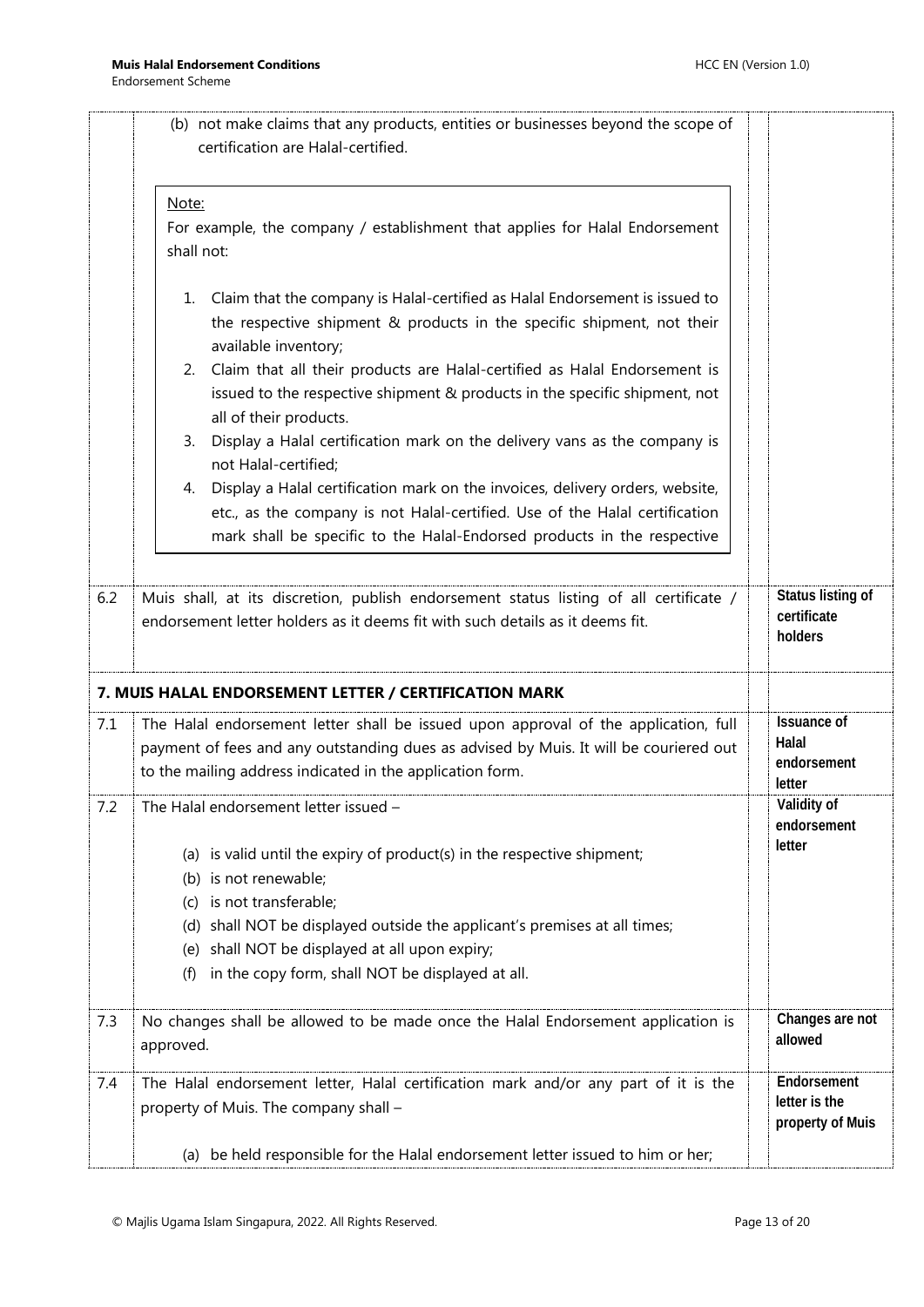|      | (b) ensure the Halal endorsement letter and Halal certificate mark are not<br>misused in any manner;<br>(c) shall return the original Halal endorsement letter to Muis immediately upon<br>demand.                                                                                                                                                                                                                                                                                                                                                                                                                                                                                                                                                                                                                                                                                                                                                                                                                                                                                          |                                                                       |
|------|---------------------------------------------------------------------------------------------------------------------------------------------------------------------------------------------------------------------------------------------------------------------------------------------------------------------------------------------------------------------------------------------------------------------------------------------------------------------------------------------------------------------------------------------------------------------------------------------------------------------------------------------------------------------------------------------------------------------------------------------------------------------------------------------------------------------------------------------------------------------------------------------------------------------------------------------------------------------------------------------------------------------------------------------------------------------------------------------|-----------------------------------------------------------------------|
| 7.5  | The company shall immediately lodge a police report for any loss of the Halal<br>endorsement letter and forward a copy of the police report to Muis.                                                                                                                                                                                                                                                                                                                                                                                                                                                                                                                                                                                                                                                                                                                                                                                                                                                                                                                                        | Loss of<br>certificate                                                |
| 7.6  | The Halal certification mark and/or any part of it is the property of Muis, the certificate<br>holder shall ensure that all parties interested to use and reproduce the Halal certification<br>mark and/or any part thereof in any kind or form shall obtain written prior approval<br>from Muis before using or reproducing the same, which appeal may be rejected<br>absolutely or given on such terms as Muis deems fit.                                                                                                                                                                                                                                                                                                                                                                                                                                                                                                                                                                                                                                                                 | Approval before<br>using or<br>reproducing<br>certificate / mark      |
| 7.7  | The Endorsement letter holder shall adhere to the specification of the Halal certification<br>mark stipulated in Annex B.                                                                                                                                                                                                                                                                                                                                                                                                                                                                                                                                                                                                                                                                                                                                                                                                                                                                                                                                                                   | Adherence to<br>specifications of<br>mark                             |
| 7.8  | The company shall ensure that printing of the Halal certification mark is conducted in<br>Singapore.                                                                                                                                                                                                                                                                                                                                                                                                                                                                                                                                                                                                                                                                                                                                                                                                                                                                                                                                                                                        | Printing of Halal<br>marks                                            |
| 7.9  | Muis reserves the right to suspend or revoke the Halal endorsement letter with<br>immediate effect upon written notice to the Halal endorsement letter holder, in the event<br>that the company is found to:                                                                                                                                                                                                                                                                                                                                                                                                                                                                                                                                                                                                                                                                                                                                                                                                                                                                                | Suspension /<br>revocation of<br>endorsement<br>letter                |
|      | (a) have breached any of the Muis Halal Endorsement Conditions;<br>(b) have made or caused to make any false or fraudulent declaration, certification<br>or representation, either in writing or otherwise;<br>(c) have its operating licence issued by the relevant food authority suspended;<br>(d) have ceased to carry on its business or threatens to do so;<br>(e) have appointed over all or any part of the assets or undertake a receiver,<br>judicial manager or similar officer;<br>(f) have filed or be the subject of a petition for judicial management;<br>(q) have ceased to do business in the normal course for a continuous period of<br>more than 30 days;<br>(h) Have made any arrangement for the benefit of its creditors;<br>Have gone into liquidation or bankruptcy, save for the purposes of a genuine<br>(i)<br>amalgamation or reconstruction; and/or<br>Have been convicted of any offence of such a nature that, in the opinion of<br>(j)<br>Muis, is undesirable that the Halal endorsement holder should continue to<br>hold the Halal endorsement letter. |                                                                       |
| 7.10 | Upon expiry, suspension or revocation of the Halal endorsement letter, the<br>endorsement holder shall immediately:<br>(a) cease the display and use of the Halal endorsement letter;                                                                                                                                                                                                                                                                                                                                                                                                                                                                                                                                                                                                                                                                                                                                                                                                                                                                                                       | <b>Cessation of</b><br>use of<br>endorsement<br>letter / mark<br>upon |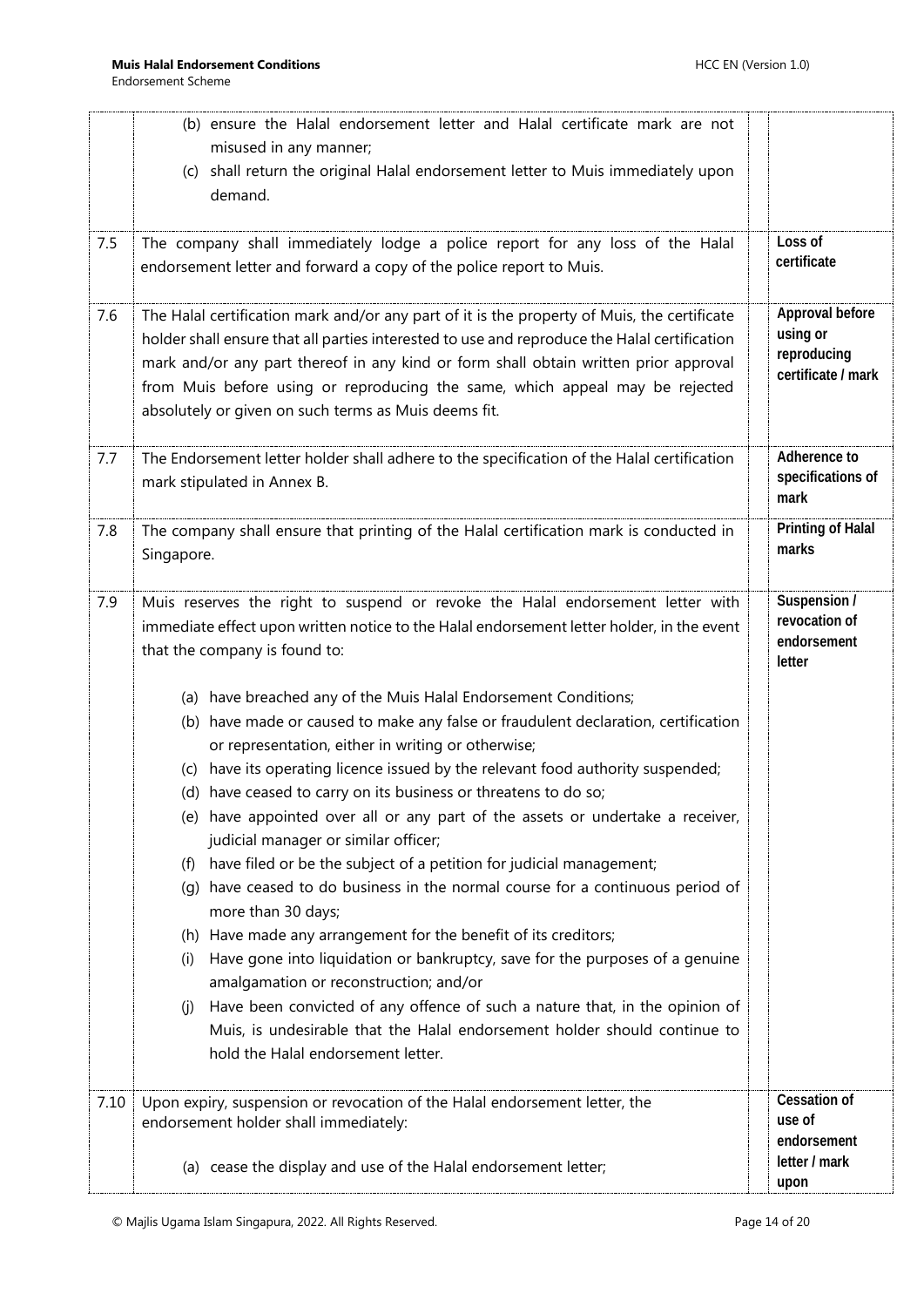<span id="page-14-0"></span>

|      | (b) cease all further use of the Halal certification mark;<br>(c) cease all publications, advertisements and material bearing the Halal<br>certification mark;<br>(d) cease all Halal-related claims in relation to the affected products;<br>(e) inform parties using or reproducing the Halal certification mark in relation to<br>the affected products to cease usage and reproduction of the mark.<br>Further or in the alternative, should Muis' investigation into the breach of the Muis<br>Halal Endorsement Conditions be on-going and/or until the endorsement letter holder<br>has made suitable recompense for the breach to the satisfaction of Muis, the<br>endorsement letter holder shall not submit application for a new Halal Endorsement<br>letter. | suspension /<br>revocation                                                                       |
|------|--------------------------------------------------------------------------------------------------------------------------------------------------------------------------------------------------------------------------------------------------------------------------------------------------------------------------------------------------------------------------------------------------------------------------------------------------------------------------------------------------------------------------------------------------------------------------------------------------------------------------------------------------------------------------------------------------------------------------------------------------------------------------|--------------------------------------------------------------------------------------------------|
| 7.11 | The Endorsement letter holder shall cease to be entitled to use the Halal endorsement<br>letter and the Halal certification mark on expiry of the products belonging to the<br>specified shipment listed in the endorsement letter.                                                                                                                                                                                                                                                                                                                                                                                                                                                                                                                                      | <b>Cessation of</b><br>use of<br>endorsement<br>letter /<br>certification<br>mark upon<br>expiry |
|      | <b>8. OTHER CONDITIONS</b>                                                                                                                                                                                                                                                                                                                                                                                                                                                                                                                                                                                                                                                                                                                                               |                                                                                                  |
| 8.1  | The applicant / endorsement letter holder shall at all times keep Muis fully indemnified<br>against all claims, damages, expenses or costs (including those asserted by third parties)<br>arising directly or indirectly from any breach by the certificate holder and/or applicant<br>of any provision of the Muis Halal Endorsement Conditions or the Halal endorsement<br>letter or otherwise arising from or in connection with the unlawful use of the Halal<br>endorsement letter or Halal certification mark or other activities associated therewith by<br>the Halal endorsement letter holder or applicant.                                                                                                                                                     | Muis to be fully<br>indemnified                                                                  |
| 8.2  | The applicant / company shall accept Muis' decisions on all Halal related matters as<br>binding. Muis' records of all matters relating to the endorsement letter and application<br>shall be binding on the Halal endorsement letter holder or applicant.                                                                                                                                                                                                                                                                                                                                                                                                                                                                                                                | Muis decisions<br>are binding                                                                    |
| 8.3  | No exercise or failure to exercise or delay in exercising any right power or remedy vested<br>in Muis under or pursuant to the Muis Halal Endorsement Conditions shall constitute a<br>waiver by Muis of that or any other right power or remedy. The failure of Muis to insist<br>upon or enforce strict performance by the endorsement letter holder or applicant of<br>any provision of the Muis Halal Endorsement Conditions or to exercise any right under<br>the Muis Halal Endorsement Conditions shall not be construed as a waiver or<br>relinquishment to any extent of Muis' right to assert or rely upon any such provision or<br>right in that or any other instance; rather, the same shall be and remain in full force and<br>effect.                     | Non-exercise of<br>power shall not<br>be construed as<br>waiver                                  |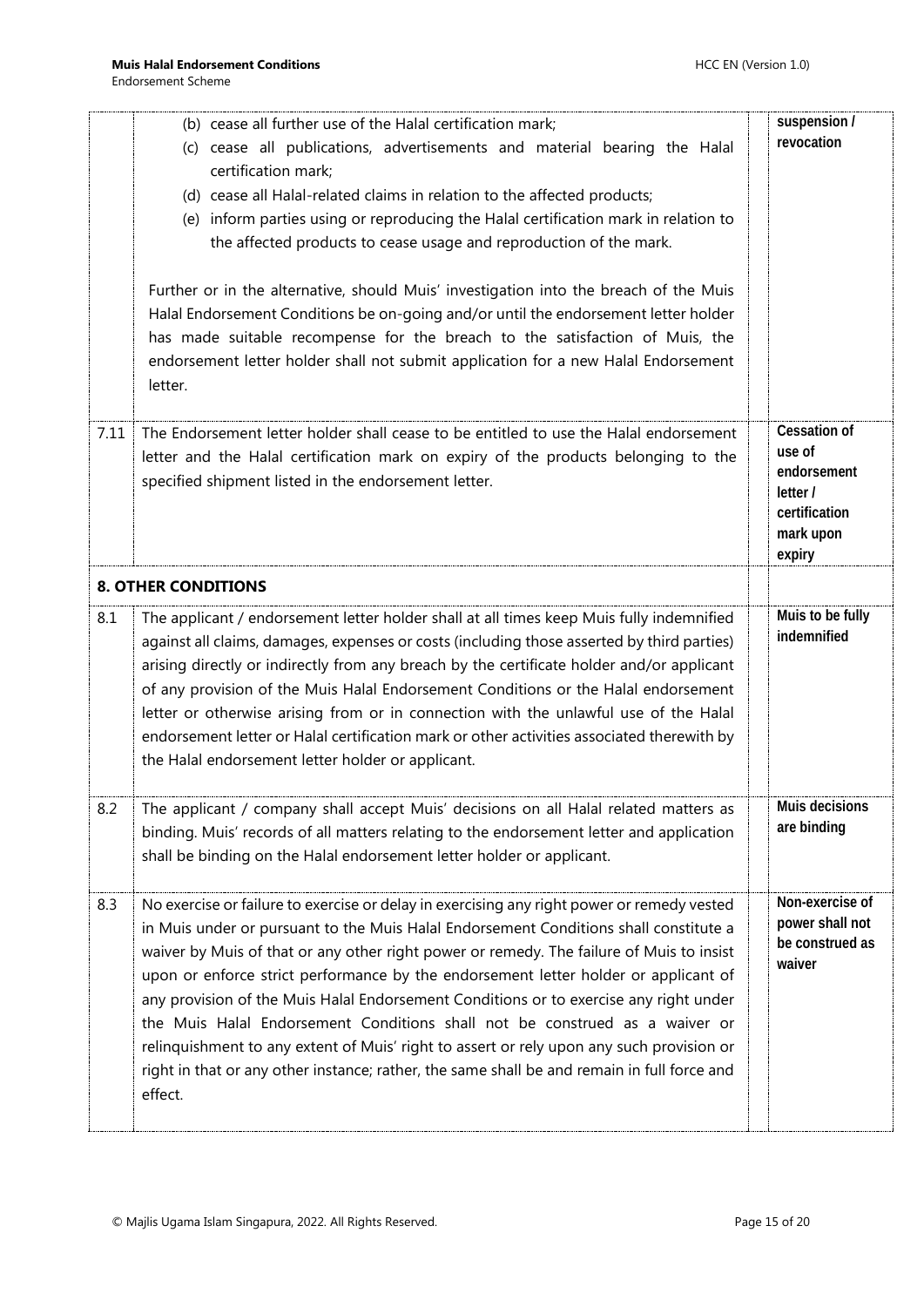<span id="page-15-0"></span>

| 8.4 | The applicant / company shall provide consent to forensic audit(s) of all its business<br>records in the event of any breaches of the terms thereof.                                                                                                                                          | Consent to<br>forensic audit                                    |
|-----|-----------------------------------------------------------------------------------------------------------------------------------------------------------------------------------------------------------------------------------------------------------------------------------------------|-----------------------------------------------------------------|
| 8.5 | Muis may at any time, upon written notice to the applicant / endorsement letter holder,<br>vary, remove or add to any one or more of the Muis Halal Endorsement Conditions.<br>Such change shall take effect from the date stated in the notice, unless otherwise<br>specified in the notice. | Amendments to<br>Muis Halal<br><b>Fndorsement</b><br>Conditions |
| 8.6 | Muis may review all applications and or approvals for Halal endorsement letter as it<br>deems necessary.                                                                                                                                                                                      | Review of<br>applications                                       |
| 8.7 | Muis reserves the right to not proceed with the processing of an application, if the<br>nature of that application is deemed sensitive.                                                                                                                                                       | Applications<br>deemed<br>sensitive                             |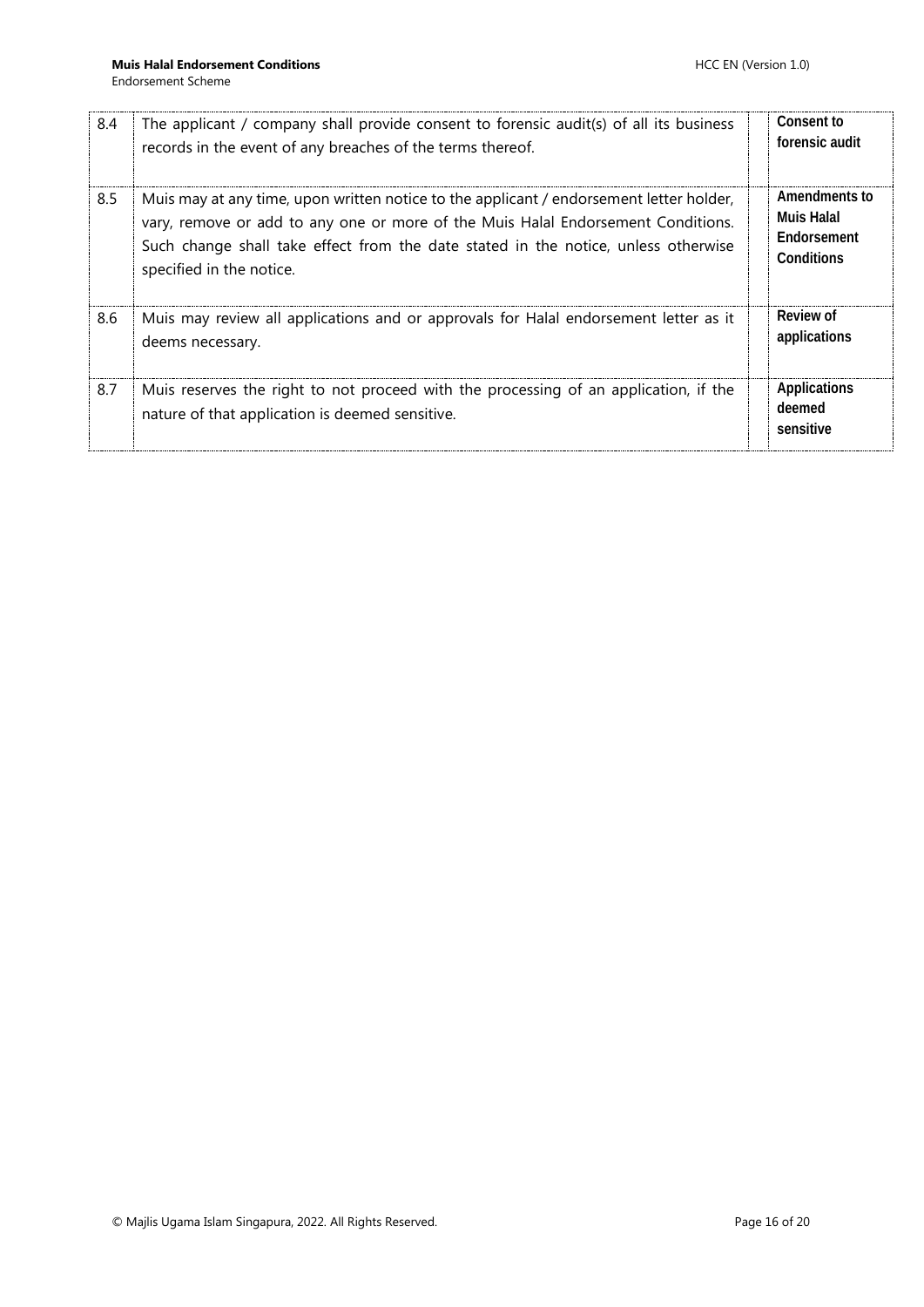## **ANNEX A – GLOSSARY**

| <b>Administration of</b>                       | An Act relating to Muslims and to make provision for regulating                                                                                                                                                                                                                                                                |
|------------------------------------------------|--------------------------------------------------------------------------------------------------------------------------------------------------------------------------------------------------------------------------------------------------------------------------------------------------------------------------------|
| <b>Muslim Law Act (AMLA)</b>                   | Muslim religious affairs and to constitute a council to advise on matters                                                                                                                                                                                                                                                      |
|                                                | relating to the Muslim religion in Singapore and a Syariah Court                                                                                                                                                                                                                                                               |
| <b>Applicant</b>                               | Company / Establishment submitting an application for the purpose of<br>Halal endorsement.                                                                                                                                                                                                                                     |
| <b>Documentation</b>                           | Written proof of step-by-step process documenting a routine.                                                                                                                                                                                                                                                                   |
| <b>Express Application</b>                     | Application processing shall be initiated within 7 working days upon<br>submission of a New application and payment of the non-refundable<br>application fees. It does not guarantee the issuance of a Halal<br>certificate within 7 working days.                                                                             |
| Halal                                          | Means "Permissible".                                                                                                                                                                                                                                                                                                           |
|                                                | Halal, in relation to any product, service or activity, means the<br>requirements of the Muslim law are complied with in the production,<br>processing, marketing, display or carrying out, as the case may be, of<br>that product, service or activity                                                                        |
|                                                | Refer to the Singapore Muis Halal Standard on 'General Guidelines for<br>the Handling and Processing of Halal Food' (MUIS-HC-S001) for more<br>information.                                                                                                                                                                    |
| <b>Halal Endorsement</b>                       | Refers to acknowledgement, based on documentary proof, that a<br>finished product is Halal. "Documentary proof" here refers to a copy of<br>the Halal certificate issued by Muis or Muis-recognised foreign Halal<br>certification body. Halal Endorsement shall not be construed as the<br>equivalent to Halal certification. |
| <b>Muis Halal Certification</b><br><b>Mark</b> | Refers to any certification mark specified by Muis for use in relation to<br>any product, service or activity in respect of which it has issued a Halal<br>certificate under Section 88A (1) of the Administration of Muslim Law<br>Act (Cap 3).                                                                               |
| <b>Muis Halal Endorsement</b><br>Letter        | Letter of Endorsement issued to indicate the list of items endorsed by<br>Muis.                                                                                                                                                                                                                                                |
| <b>New Application</b>                         | Fresh application submitted for the purpose of Halal endorsement.                                                                                                                                                                                                                                                              |
| <b>Non-Halal</b>                               | Means "not permissible".                                                                                                                                                                                                                                                                                                       |
|                                                | Non-halal, in relation to any product, service or activity, means the<br>requirements of the Muslim law are not complied with in the                                                                                                                                                                                           |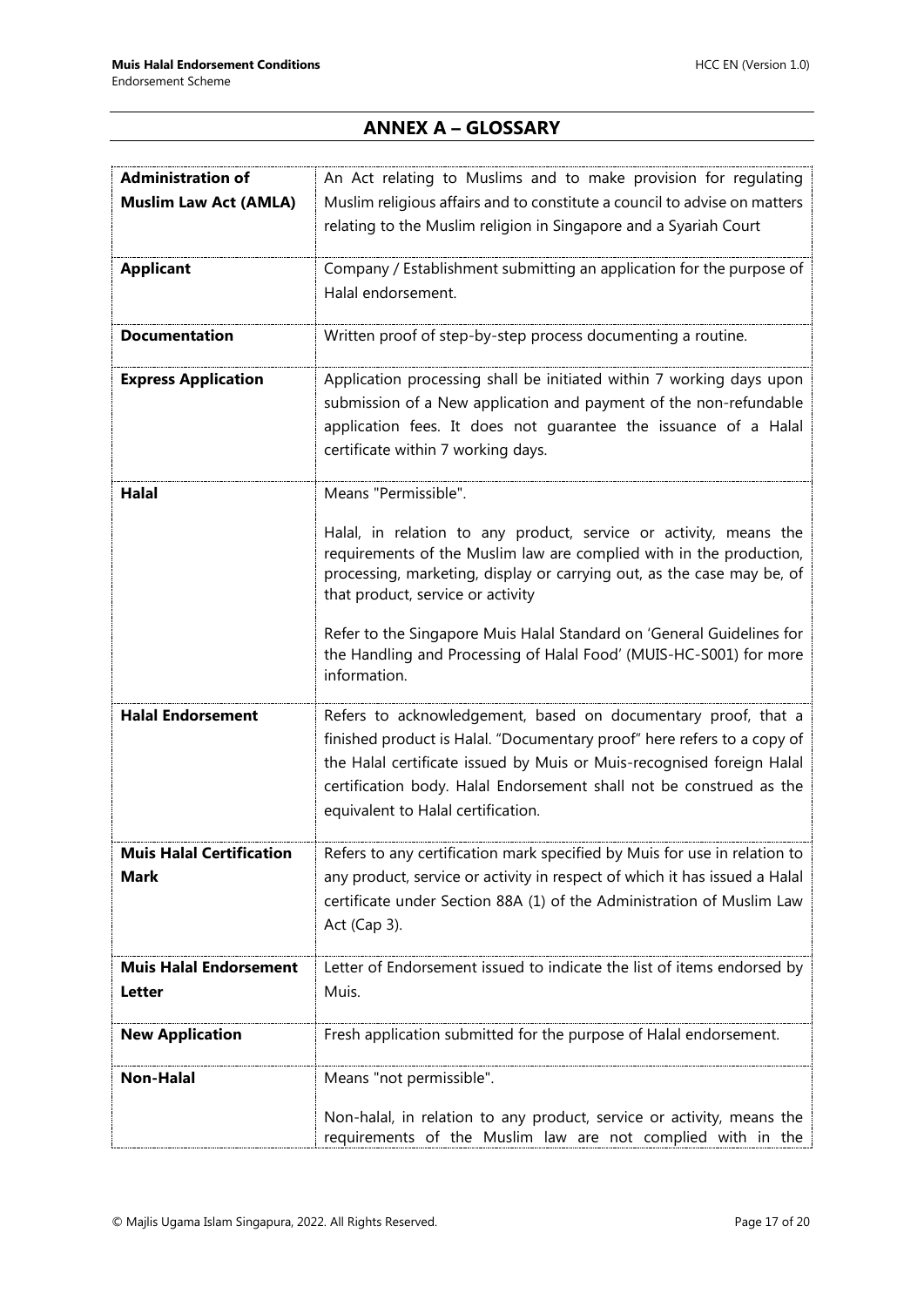| <b>Endorsement Scheme</b> |  |
|---------------------------|--|
|---------------------------|--|

<span id="page-17-0"></span>

|                                 | production, processing, marketing, display or carrying out, as the case<br>may be, of that product, service or activity.<br>For the purpose of Halal certification, food and ingredients which<br>are not supported with the relevant documents will be regarded<br>as non-Halal. |
|---------------------------------|-----------------------------------------------------------------------------------------------------------------------------------------------------------------------------------------------------------------------------------------------------------------------------------|
| <b>Normal Application</b>       | Application processing shall be initiated within 14 working days upon<br>submission of a New application and payment of the non-refundable<br>application fees. It does not guarantee the issuance of a Halal<br>certificate within 14 working days.                              |
| Product                         | Refers to any food and non-food substance or material, which may be<br>unprocessed, semi-processed or fully-processed, that may be bought,<br>used, manufactured and/or distributed by a company / establishment.<br>Refers also to the stock-keeping unit.                       |
| <b>Request For Action (RFA)</b> | Non-compliance with the Muis Halal Certification Conditions that shall<br>be addressed within the agreed deadline between Muis and applicant.                                                                                                                                     |
| <b>Working day</b>              | Refers to any day except Saturday, Sunday and Public Holiday.                                                                                                                                                                                                                     |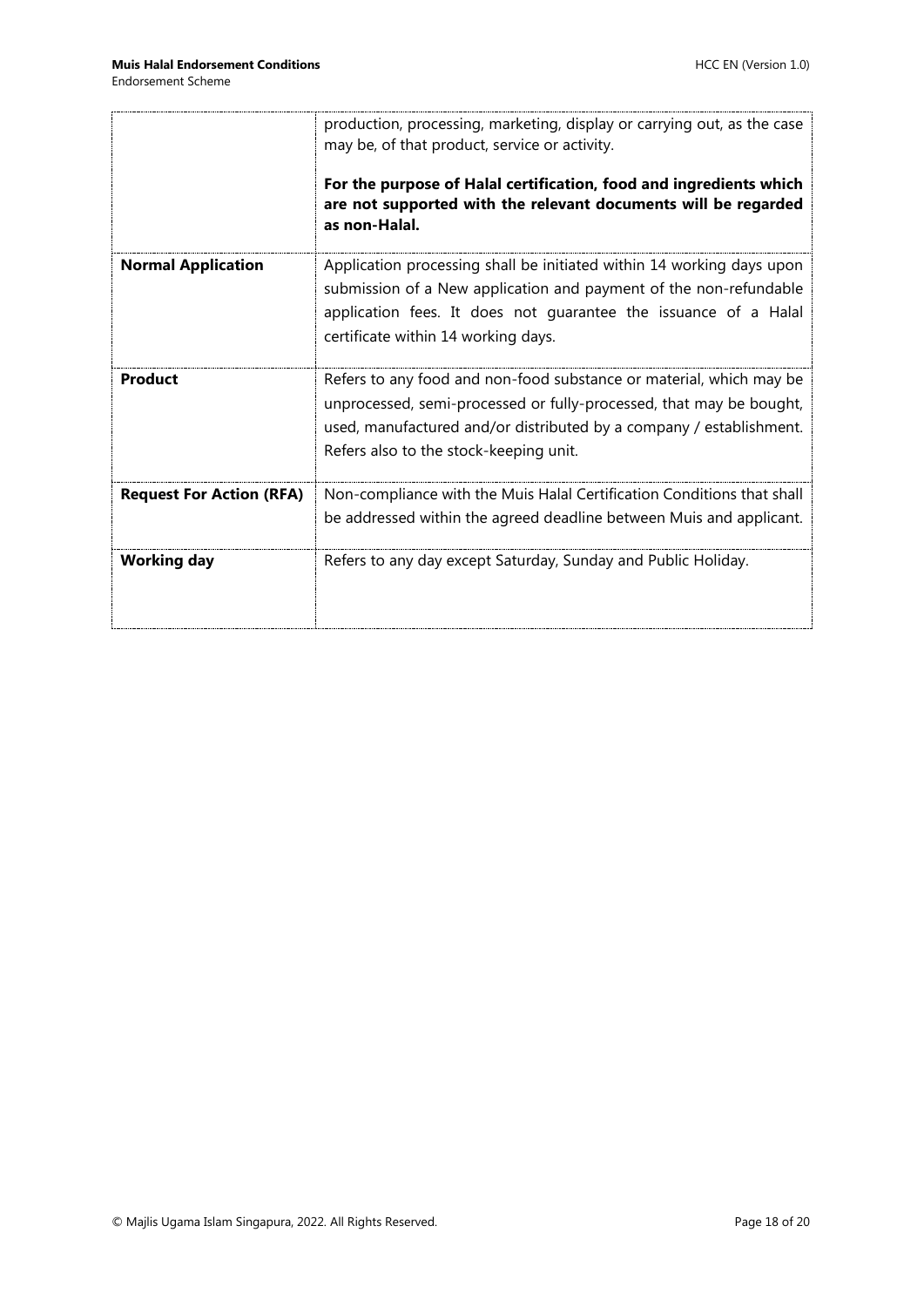#### **ANNEX B – SPECIFICATION OF THE MUIS HALAL CERTIFICATION MARK**

#### **The Muis Halal certification mark used for display shall be subject to the following specifications:**

- 1 The Halal certification mark shall always be used in its original proportions and may be proportionately resized;
- 2 The resolution of the mark shall be sufficient such that the wordings on the mark is readable;
- 3 The mark shall be reproduced in its official colours as shown below or in black and white.
- 4 The Halal certification mark shall not be bigger and made more prominent than the company's branding.



#### 5 The Muis Halal Certification Mark shall:

- (a) be used only during the validity of the Muis Halal certificate;
- (b) be used only for premises covered by certification;
- (c) be placed in a location that will not be deemed as disrespectful;
- (d) not be used in a manner that may result in misinterpretation on the scope of certification;
- (e) not be used in a form that can be easily tampered (e.g. stickers or decals).